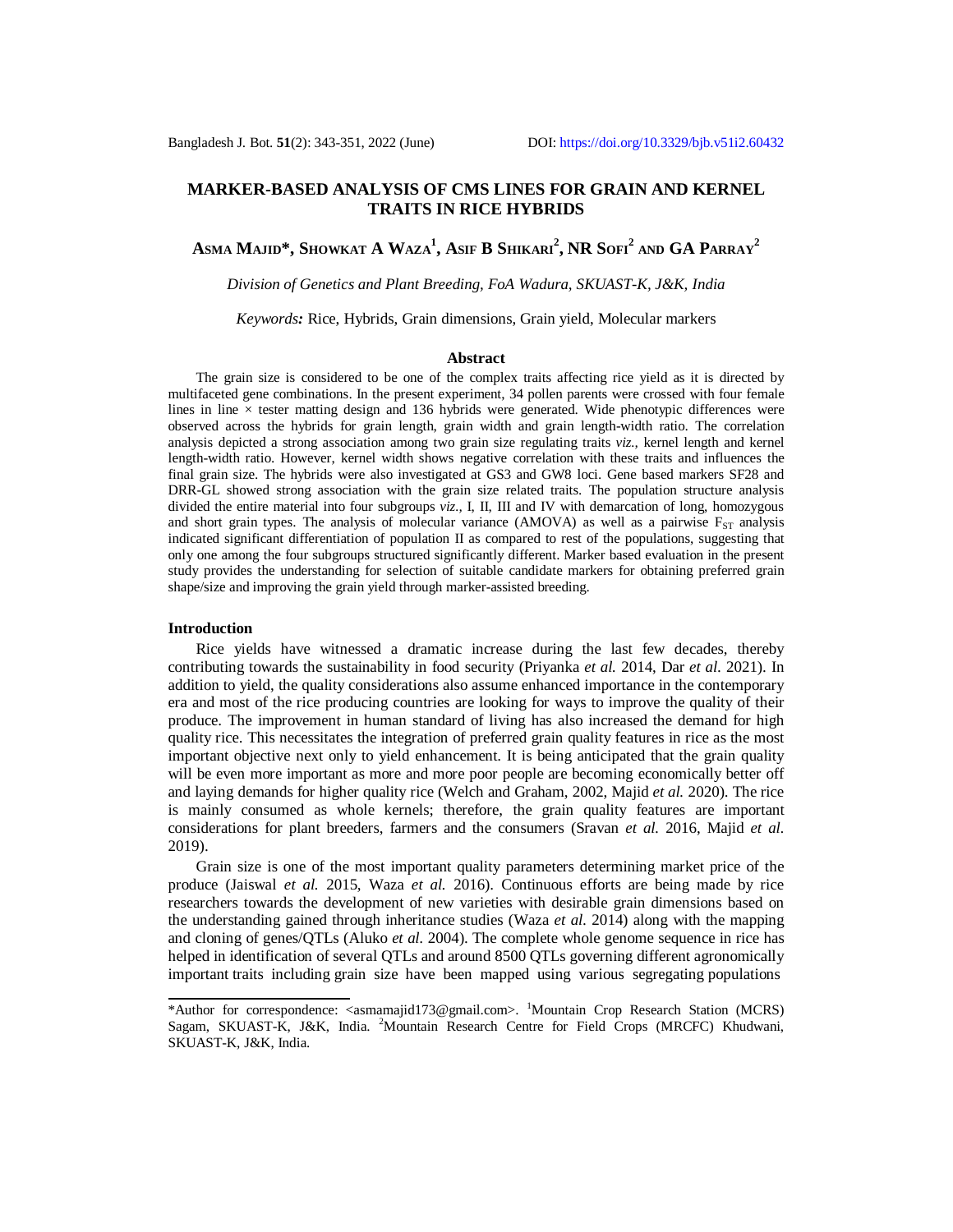generated from diverse parents (Doi *et al*. 2008). In recent years, number of QTLs affecting the rice grain size have been mapped and cloned across different genetic backgrounds. The QTL named GS3, is located in the pericentromeric region of chromosome 3 and is responsible for 80-90 % of the variation in kernel length (Aluko *et al.* 2004). Further, this locus has also been determined as a minor QTL for grain width and thickness (Fan *et al.* 2006). Another gene GW8 has been reported as one of the major regulators for grain shape (Wang *et al.* 2012, Zuo and Li 2014). The present study was undertaken to identify marker trait associations for grain size traits in rice hybrids. The gene specific markers can be utilised in marker assisted selection for improving grain size.

### **Materials and Methods**

The experiment was carried out at Mountain Research Centre for Field Crops (MRCFC) Khudwani, SKUAST-K during the *Kharif* season of 2019. Four Cytoplasmic Male Sterile (CMS) lines possessing WA (Wild Abortive) cytoplasm as the source of their male sterility were used as female parents in the present study. These lines were crossed with 34 male parents to generate 136  $F_1$  hybrids. Genetically diverse genotypes were used as male parents in the crossing programme. The parents and  $F_1$ s were raised under field conditions in randomized complete block design (RCBD) with 3 replications. The planting geometry of  $20\times15$  cm was followed with recommended agronomic package of practices. After harvesting and proper milling, kernel length (KL) and kernel width (KW) was recorded (mm) as average of 10 unbroken kernels using scale and graph paper. The kernel length: width ratio (KLWR) was estimated by dividing mean kernel length with mean kernel width.

DNA was isolated from young leaves using the cetyl trimethyl ammonium bromide (CTAB) method as proposed by Murray and Thompson (1980). The purified genomic DNA was evaluated for quantity and quality parameters using 0.8% agarose gel electrophoresis and the plant DNA samples were diluted with TE buffer.

The rice genotypes were evaluated for the presence of two grain size related genes (GS3 and GW8) using functional/linked markers. The complete description of markers used in this study has been presented in Table 1. The PCR amplification of DNA was carried out in Thermal Cycler (TaKara, Japan). For the amplification, 10μl of reaction mixture was prepared with the ingredients as: 1µl of 1x PCR buffer  $[10mM$  Tris, pH 8.4, 50mM KCl, 1.8Mm  $MgCl<sub>2</sub>$ ], 1µl of 2.5mM dNTP mix (Fermentas, Lithuania, U.S.A), 0.5 µl of 10µM each of Forward and Reverse Primer, 0.6U Taq DNA Polymerase and Milli-Q water. The PCR thermal regimes set for the reaction comprised of: Initial denaturation at  $94^0C$  for 5 min followed by 35 cycles of 1 minute denaturation at  $94^0C$ , 1 min of annealing at varied temperatures and 2 min of primer extension at  $72^{\circ}$ C. Final extension was allowed for 7 min at  $72^{\circ}$ C. The PCR amplicons were resolved through electrophoresis using 3% agarose gel prepared in TAE buffer [242 g Tris-base, 57.1 ml glacial acetic acid and 100 ml 0.5 M EDTA (pH 8.0) dissolved in distilled water, and final volume made to 1000 ml]. Ethidium bromide was added at the rate of 5µl per 100µl of agarose solution. The gels were loaded along with the 3µl of a 100 bp DNA ladder (Puregene, Indore, India). The electrophoresis was carried out at a constant voltage of 65V for about 3-4 hrs and the gels were visualized under a UV light source in a Gel documentation system (Gel DocTM XR+, Bio-rad, Hercules, California).

The PCR products using CAPS primer (SF28-PstI) were cleaved with PstI restriction enzymes (New England Biolabs, Inc., USA), following the manufacturer's protocol. The digestion mixture was set up by adding 10μl of PCR product, 2μl of restriction enzyme (3U), and 2μl of 10 X buffer with addition of 18μl nuclease free water to make the final volume to 32μl. The reaction mixture was incubated at  $37^{\circ}$ C as per enzyme's requirement for 16 hrs. The digested product was separated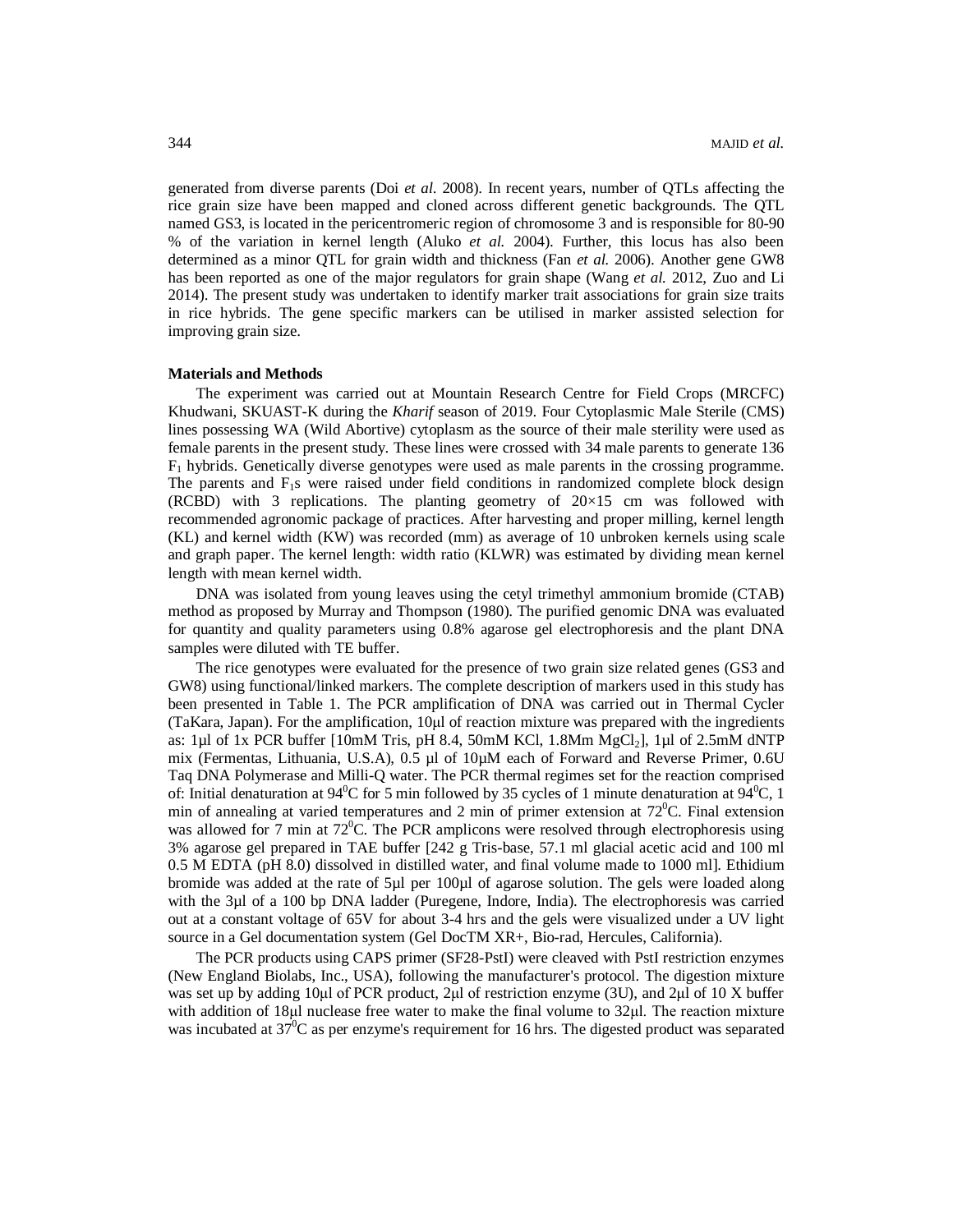in 3% agarose gel and observed in UV Transilluminator. The markers were scored as present (1) or absent (0) to generate a binary matrix and used for further analysis.

**Table 1. Details of the molecular markers for grain size regulating genes used in the present studied.**

| Gene Locus      | Primer           | Marker sequence                        | Reference                 |  |
|-----------------|------------------|----------------------------------------|---------------------------|--|
| GS3 (last       | RGS <sub>1</sub> | F:5'TCCACCTGCAGATTTCTTCC3'             | Ngangkham et al. (2018)   |  |
| intron)         |                  | R:5'GCTGGTCTTGCACATCTCTCT3'            |                           |  |
| GS3 (final      | RGS2             | F:5' AGCGACACGGACTCTTCGT3'             | Wang et al. (2010)        |  |
| exon)           |                  | R:5'GTGCATGATGCTTTCACCAC3'             |                           |  |
| GS <sub>3</sub> | DRR-GL           | F:5'AGGCTAAACACATGCCCATCTC3'           | Ramkumar et al. (2010)    |  |
|                 | EFP              | R:5'CCCAACGTTCAGAAATTAAATGTGCTG3'      |                           |  |
|                 | ERP              | F:5' ACGCTGCCTCCAGATGCTGA3'            |                           |  |
|                 | <b>IFLP</b>      | R:5'AACAGCAGGCTGGCTTACTCTCTG3'         |                           |  |
|                 | <b>IRSP</b>      |                                        |                           |  |
| GS3 (second     | SF28-Pst1        | F:5'TGCCCATCTCCCTCGTTTAC3'             | Wang <i>et al.</i> (2010) |  |
| exon)           |                  | R:5'GAAACAGCAGGCTGGCTTAC3'             |                           |  |
| GW <sub>8</sub> |                  | GW8InDel F:5'TTGTGATGGCAATTAGTAAGCAG3' | Ngangkham et al. (2018)   |  |
|                 |                  | R:5'GTTCTCCAGCTCGTCGGCTA3'             |                           |  |

The correlations between different grain size traits namely kernel length (KL), kernel width (KW) and kernel length width ratio (KLWR) were carried out using software WindoStat version 9.1. The association between markers and kernel length was evaluated in TASSEL5 software. GenAlEx 6.5 Software was used to carry out the analysis of molecular variance (AMOVA) for separation of the total molecular variance between and within groups, and to estimate the significance of  $F_{ST}$  (Peakall and Smouse 2006).

# **Results and Discussion**

The rice seed constitutes various types of tissues and its size is determined on the basis of control of growth of the embryo, the triploid endosperm and the seed coat (Li and Li 2015). The yield and nutritional value of rice grain is usually determined by the synthesis and storage of carbohydrates, proteins and minerals during grain filling. The quality is affected by the interaction of various enzymes to produce the final structure of the starch at molecular and granule levels (Zhu *et al*. 2003).

The phenotypic variation in grain size was determined in 136 cross combinations obtained from crossing between 4 CMS lines and 34 pollen parents. A substantial variation in grain size suggested a quantitative inheritance governed by multiple genes. Estimates for range, mean, standard deviation (SD), standard error (SE) and coefficient of variation (CV %) evaluated in the present study are being presented in Table 2. The mean of kernel length was found to be 6.19  $\pm$ 0.03 mm. The lines showed a range of 2.25 mm (5.40 to 7.65 mm) for kernel length, suggesting that apart from one or two major genes there might be some interactions between the genes and the environment. Similarly, the mean kernel width was recorded to be  $2.06 \pm 0.01$ . As equated with length, lower variation was seen in kernel width having range of 0.60 mm as expected and extended from 1.83 to 2.43 mm. However, in case of kernel length: width ratio, the mean was found to be  $3.02 \pm 0.02$  mm with a range of 1.58 from 2.33 to 3.91. The coefficient of variation (CV %) for kernel length, kernel width and kernel length: width ratio was 6.30, 5.48 and 8.93%,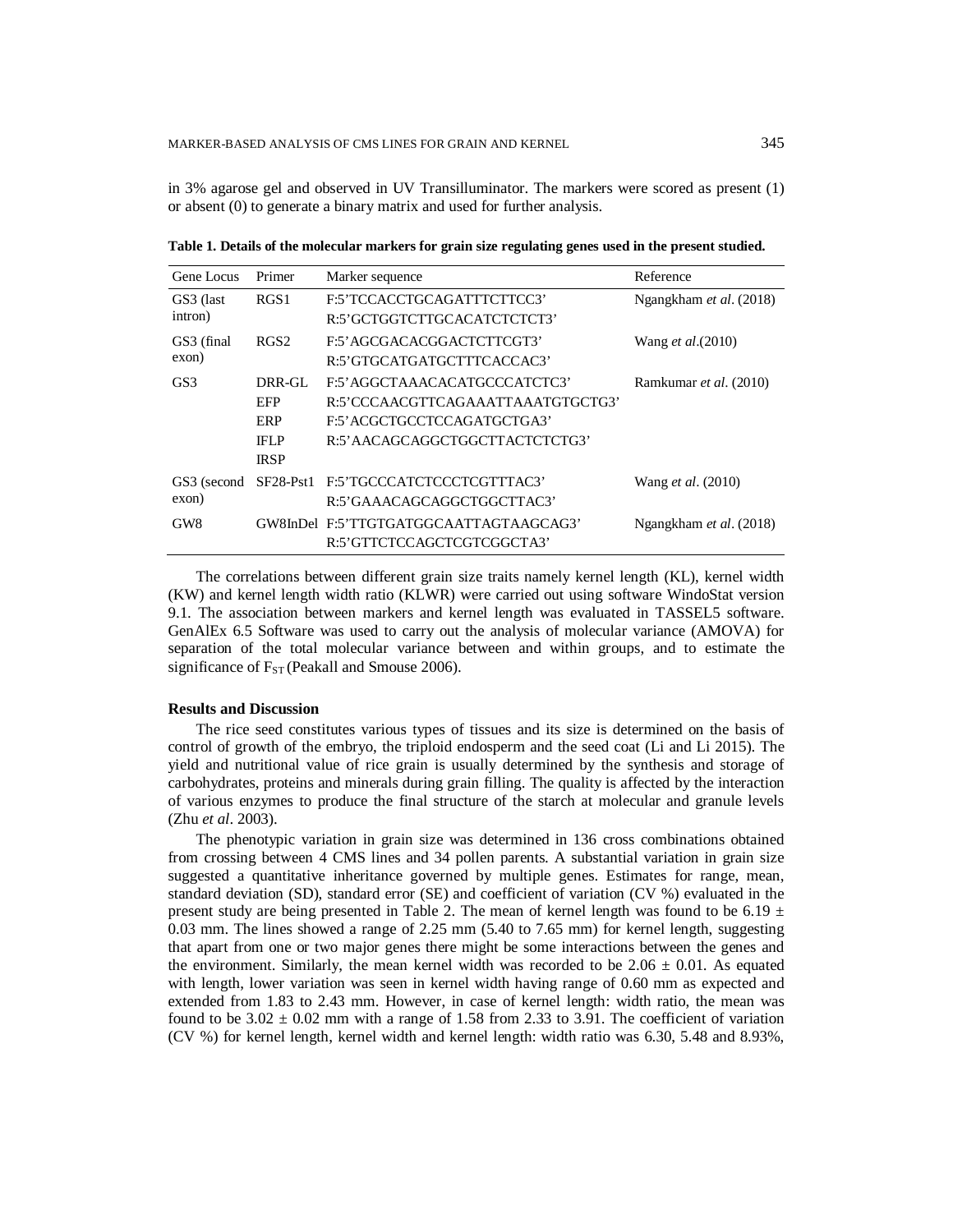respectively (Table 2). The kernel length showed more phenotypic variation as compared to kernel length: width ratio, which in turn showed larger variation than kernel width. Since the availability of genetic variability for yield related components could be a valuable selection priorities of breeders for need based breeding in rice yield improvement, it is possible to effectively utilize the studied material of the varied grain length and grain length : width ratio effectively in rice yield enhancement. The genotypic correlation coefficients (r) were calculated among cooking quality traits (Table 3). Kernel length showed significant negative correlation with kernel width. Such linear negative correlation has also been reported in other grain yield or yield related studies (Ngangkham *et al.* 2018). Kernel length: width ratio showed positive and significant correlation with kernel length. This result suggests that there is a strong association among the three grain traits which play an important role in determining the rice grain size. Such patterns are in accordance with the concept that kernel length: width ratio contributes the major effects in combining the length and width of the rice grain. Further, the whole material was divided into four groups based on grain length as per SES-IRRI (2018). It was observed that the highest number of genotypes belonged to medium grain type. Based on length, out of 136 hybrids one was extra-long (EL), 15 were long (L), 119 were medium (M) and one was short (S). On the basis of shape, 65 were slender (S) and 71 were medium (M), however no hybrid was of bold (B) or round (R) grain type (Fig. 1).

#### **Table 2. Descriptive statistics for grain size traits.**

| Trait              | Range     | Mean | Standard<br>deviation (SD) | Standard<br>error(SE) | Coefficient of<br>variation $(CV\%)$ |
|--------------------|-----------|------|----------------------------|-----------------------|--------------------------------------|
| Kernel length      | 5.40-7.65 | 6.19 | 0.39                       | 0.03                  | 6.30                                 |
| Kernel Width       | 1.83-2.43 | 2.06 | 0.11                       | 0.01                  | 5.48                                 |
| Length-width ratio | 2.33-3.91 | 3.02 | 0.27                       | 0.02                  | 8.93                                 |

# **Table 3. Genotypic correlation coefficient for kernel length, kernel width and kernel length width ratio.**

|               | Kernel width | Kernel length width ratio |
|---------------|--------------|---------------------------|
| Kernel length | $-0.56**$    | $0.92**$                  |
| Kernel width  |              | $-0.83**$                 |



Fig 1. Classification of hybrids on the basis of kernel length and length width ratio.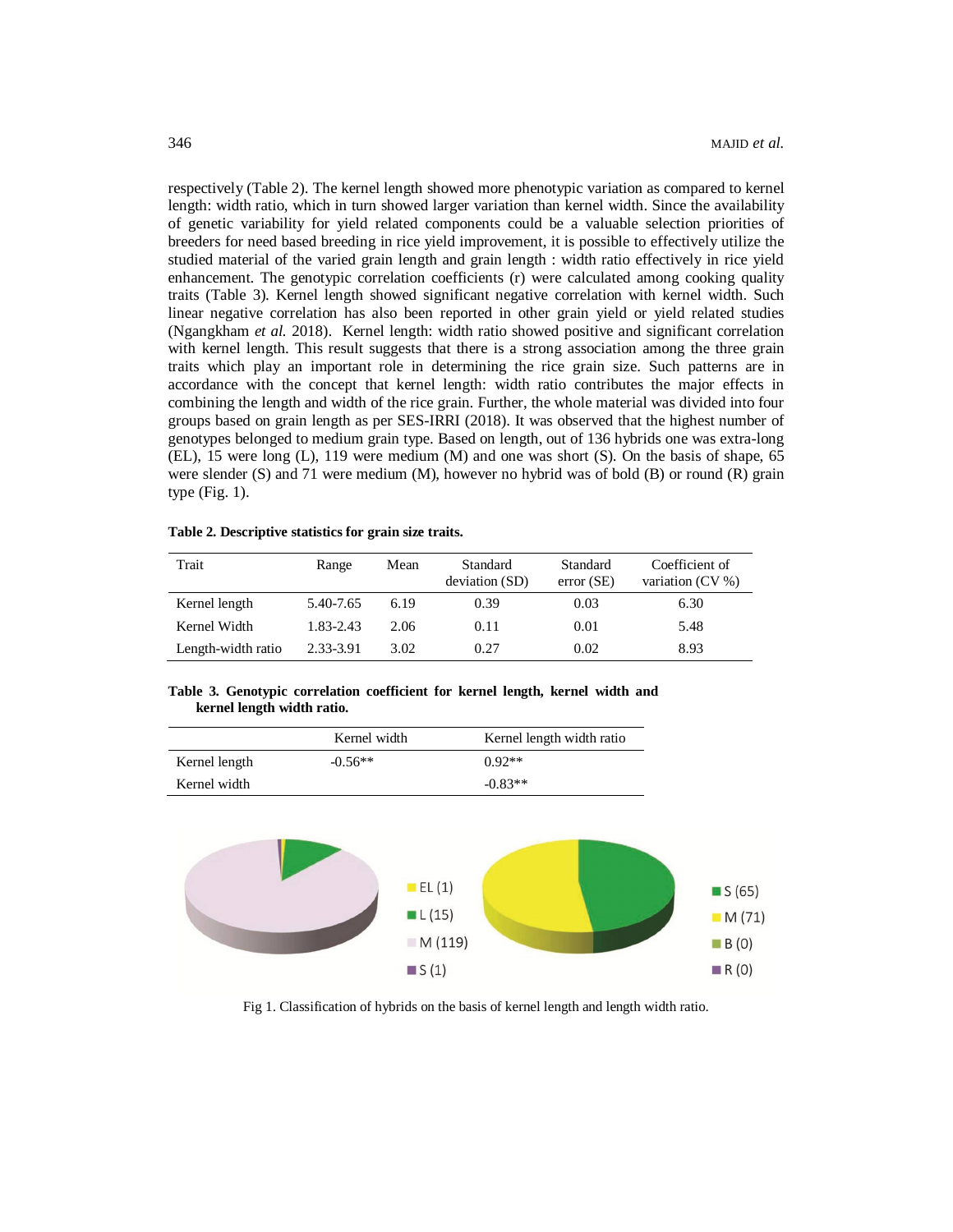The allelic distribution of genes related to grain size was examined in 136 rice hybrids using genic/linked markers, and accordingly genotypes were divided into different classes. Further, phenotypic allelic frequencies were also estimated. In this study, four genic/ functional markers (SF28-PstI, RGS1, RGS2 and DRR-GL) were used to assess the allelic pattern in GS3 locus in 136 hybrids. These markers revealed polymorphism between long grain and short grain types except for RGS2. The SF28-PstI is a functional CAPS marker using PstI endonuclease enzyme differentiating `C/A' SNP mutation in second exon of GS3 gene which produces a truncated protein without functional domain that is associated with an enhanced rice grain length (Yan *et al.* 2011). Using marker SF28-PstI primers, all lines generated PCR products of approximately 140 bp in size. Since CTGCAG sequence (restriction site of PstI enzyme) is present in the PCR products, the 140 bp PCR products was digested by PstI endonuclease enzyme into 110 bp and 30 bp smaller fragments (Wang *et al.* 2010). Since SF28-PstI requires an additional step of digestion, another SNP marker combination namely DRR-GL (EFP/ERP, EFR/IRSP and IFLP/ERP) was used. The external primers EFP/ERP amplify a region of 365 bp as a common allele in both dominant and recessive alleles. While the allele-specific primer pairs, EFP/IRSP and ERP/IFLP, amplify regions of 147 bp and 262 bp, respectively. Thus, the long grain genotypes possess 365 bp and 262 bp, while 365 bp in combination with 147 bp indicates that genotypes are of short grain types, while in heterozygotes all the three (365 bp, 147 bp as well as 262 bp) bands are present. To check the accuracy and reliability of this marker based genotyping, it was cross checked with marker SF28-PstI, and the results depicted that this marker was accurate and reliable. The RGS1 (SSR marker for GS3) gene produces 200 bp and 180 bp fragments which corresponded to long and short grain types, respectively (Fig. 2). The GW8 gene synonymous with OsSPL16, encodes a protein of an SBP-domain transcription factor that regulates grain size by positively regulating the cell proliferation of grain (Wang *et al.* 2012). The GW8-indel marker having 10 bp deletion is responsible for grain size variation. On the occurrence of 10 bp deletion, this marker generates two alleles, A and B corresponded to Basmati and indica-type alleles, respectively (Wang *et al.* 2012, Lee *et al.* 2015, Ngangkham *et al.* 2018). In the current study, the grain quality SSR primers RGS1, CAPs marker SF28-Pst1 and DRR-GL marker combination (EFP/ERP, EFP/IRSP and IFLP/ERP), revealed a distinguishing banding pattern. The short grain type was seen to be dominant over the long grain type.

|               | RGS1                     | <b>SF28</b>              | DRR-GL                   | Kernel length            |
|---------------|--------------------------|--------------------------|--------------------------|--------------------------|
| RGS1          | $\overline{\phantom{0}}$ | 0.32                     | 0.06                     | 0.06                     |
| <b>SF28</b>   |                          | $\overline{\phantom{0}}$ | 0.09                     | 0.18                     |
| DRR-GL        |                          |                          | $\overline{\phantom{a}}$ | 0.20                     |
| Kernel length |                          |                          |                          | $\overline{\phantom{a}}$ |

**Table 4. L.D/R<sup>2</sup>value depicting association of grain length markers (RGS1, SF28, DRR-GL) with its corresponding trait.**

Gene based markers DRR-GL and SF28, and SSR marker RGS1 were validated on the test cross population. Among these, DRR-GL and SF28 showed strong association with grain length, whereas RGS1 revealed weak association with the trait. Analysis of variance carried out using TASSEL5 software has been presented in Table 4.

The 4 populations from CMS lines (SKUA-7A, SKUA-11A, SKUA-19A and SKUA-21A) namely I, II, III and IV were screened using molecular markers. Analysis of molecular variance estimated through GenAlEx (Graphical Analysis in Excel) Software 6.5 revealed that 8% of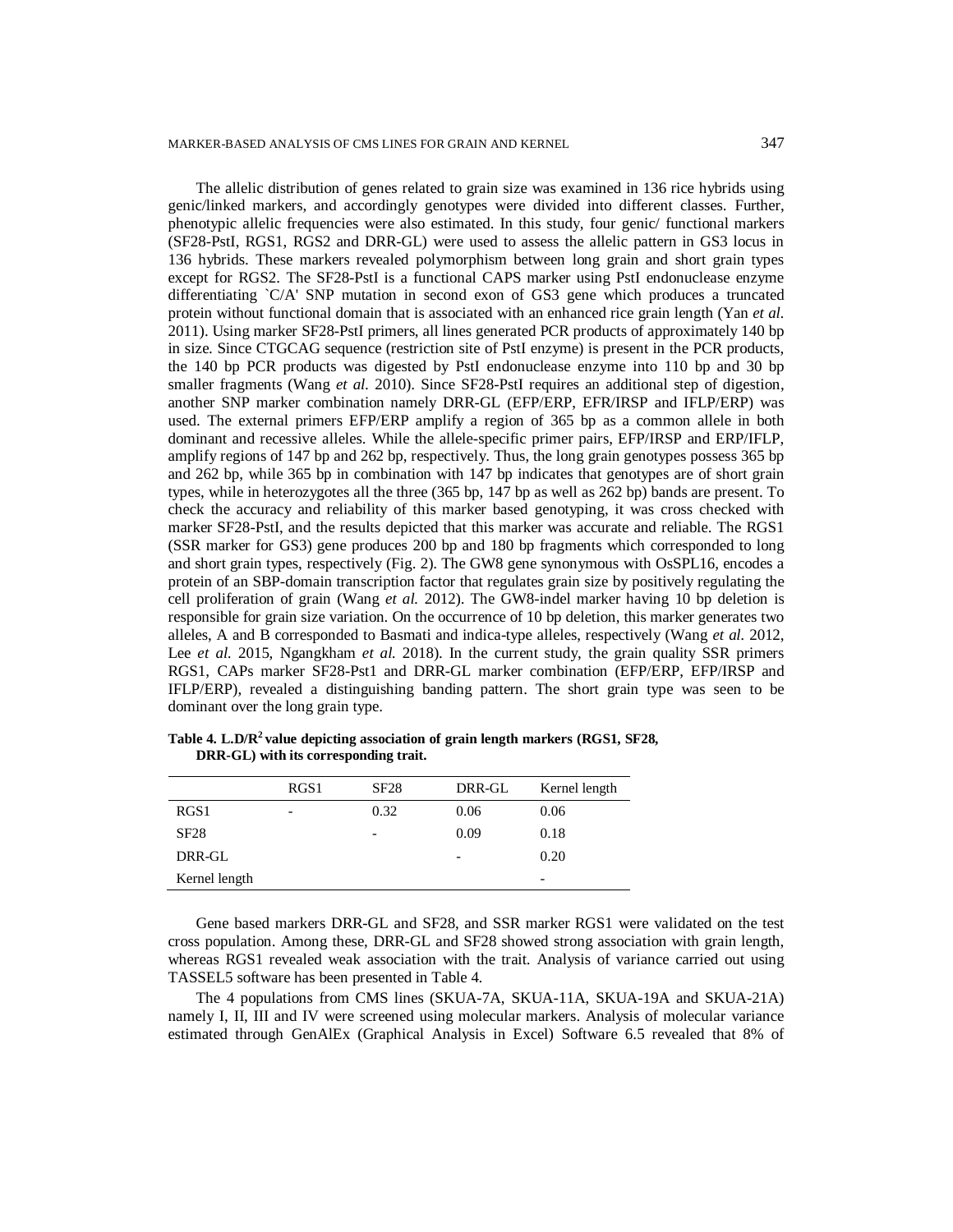variance existed among populations and 92% within populations (Fig. 3, Table 5). Thus, the maximum variance (92%) was contributed by the male parents with respect to the CMS lines within same population. However, only moderate variance (8%) existed due to different CMS lines, indicating somewhat similarity between the CMS lines. Further the pair-wise fixation indices (FST) indicated that the 8% (moderate) difference among the populations was due to difference of population substructure (Table 6).

| Source                      | DF  | SS     | MS    |
|-----------------------------|-----|--------|-------|
| Among populations (crosses) | 3   | 12.750 | 4.250 |
| Within populations          | 136 | 93.000 | 0.684 |
| Total                       | 139 | 105.75 | 4.934 |

| Table 5. Analysis of molecular variance (AMOVA). |  |  |  |
|--------------------------------------------------|--|--|--|
|--------------------------------------------------|--|--|--|

| Table 6. Pair-wise $F_{ST}$ estimates among four populations. |  |
|---------------------------------------------------------------|--|
|---------------------------------------------------------------|--|

|          | SKUA-7A | SKUA-11A | SKUA-19A | SKUA-21A |
|----------|---------|----------|----------|----------|
| SKUA-7A  |         |          |          |          |
| SKUA-11A | 0.188   |          |          |          |
| SKUA-19A |         | 0.188    |          |          |
| SKUA-21A |         | 0.188    |          |          |

F<sub>ST</sub> value below diagonal.



Fig 2. Representatives of PCR amplified fragments of linked/functional markers.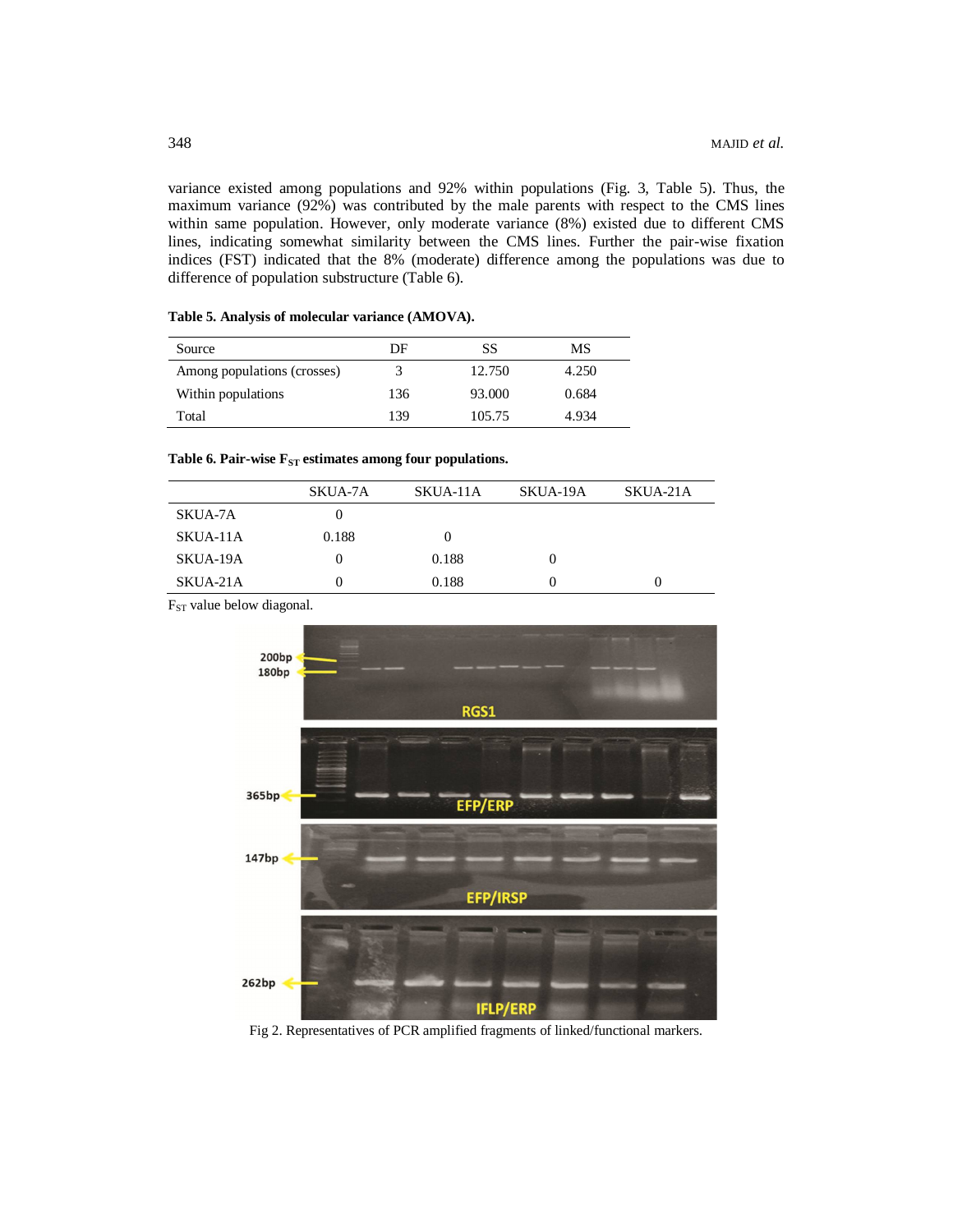

Fig 3. Percentage of Molecular Variance Where, pops indicate populations.

Relationship of grain shape markers *viz.,* RGS1, SF28-Pst1 and DRR-GL (EFP, ERP, IFLP and IRSP) for grain length and GW8InDel for grain width with yield was estimated. The hybrids and parents grouped into short, heterozygous and long grain types based on RGS1 recorded an average grain yield of  $5.73 \pm 0.08$ ,  $6.18 \pm 0.09$  and  $5.2 \pm 0.099$  t/ha, respectively. Based on marker SF28-Pst1, these recorded grain yield of 5.66  $\pm$  0.014, 5.76  $\pm$  0.024 and 5.56  $\pm$  0.022 t/ha, respectively. On the basis of DRR-GL (EFP, ERP, IFLP and IRSP) marker, these recorded the grain yield of  $5.13 \pm 0.034$ ,  $5.82 \pm 0.038$  and  $5.50 \pm 0.042$  t/ha, respectively. GW8InDel for grain width depicted grain yield of  $5.48 \pm 0.022$ ,  $6.74 \pm 0.027$  and  $6.72 \pm 0.034$  t/ha for bold, medium and slender grains, respectively. It was observed that  $F_1s$  exhibited more grain yield than their corresponding parents (Fig 4). GS3 localized on chromosome 3 has been reported as the most important gene for grain size (grain length), regardless of genetic background (Lu *et al.* 2013).



Fig 4. Grain shape markers depicting the relation with yield.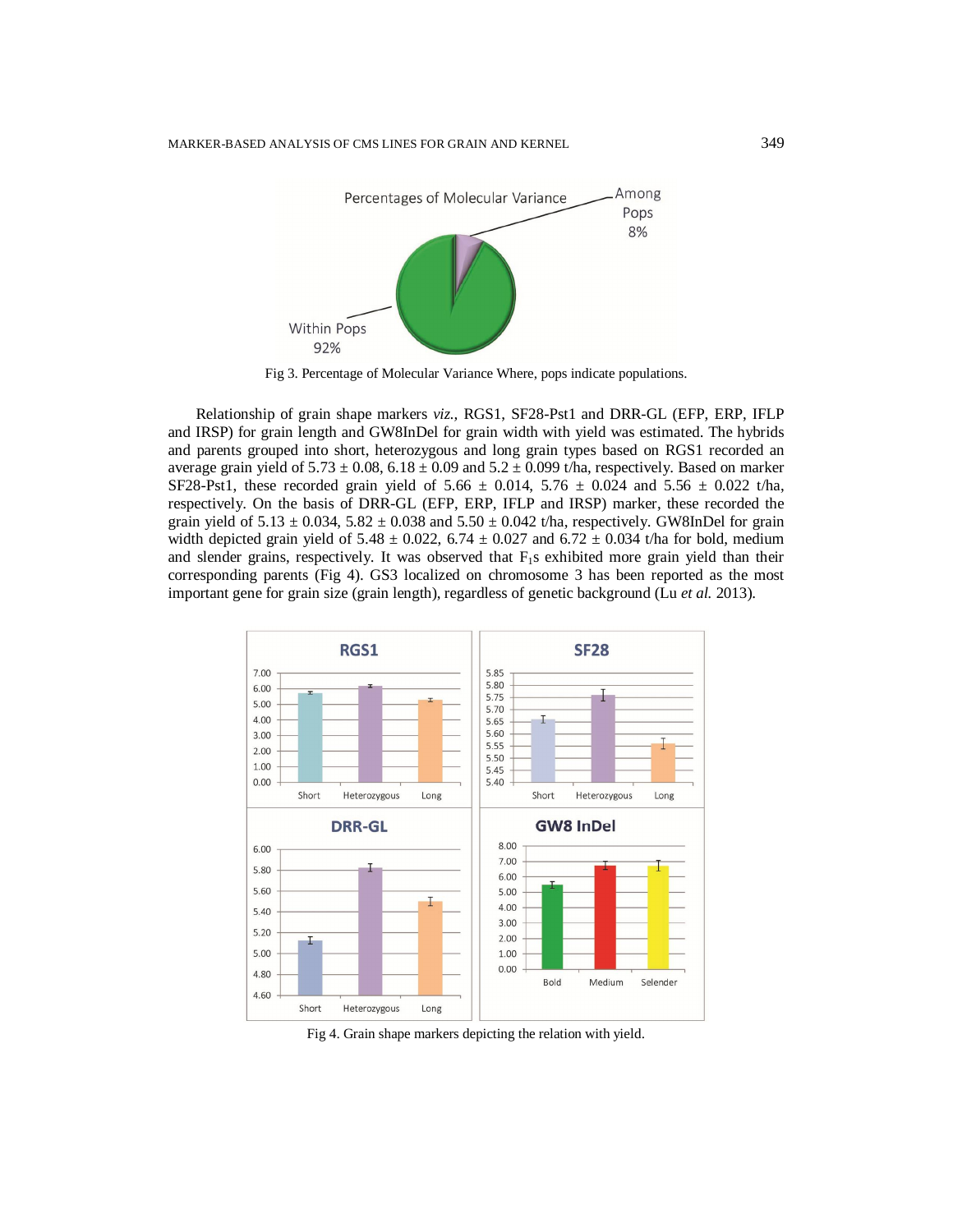In the present study, different genes possessing different allelic combinations would be helpful in the depiction of final grain shape and size, thus providing means to understand the complex mechanism of rice grain dimensions. The alleles identified could be helpful in pyramiding the preferred grain size trait. The marker loci that are strongly associated with grain size trait would be highly informative and efficient in the selection of recombinants in new rice breeding populations. The availability of genetic variability for yield related components could be valuable selection priorities of breeders for need based breeding in rice yield improvement. Therefore, it will be helpful to utilize the studied material of varied grain length and grain length: width ratio effectively in rice yield enhancement programs.

### **Conflicts of Interest**

The authors declare that no conflict of interest is involved

### **References**

- Aluko G, Martinez C, Tohme J, Castano C, Bergman C, Oard HJ 2004. QTL mapping of grain quality traits from the interspecific cross *Oryza sativa* and *O. glaberrima*. Theor. Appl. Genet. **109**: 630-639.
- Dar MH, Bano DA, Waza SA, Zaidi NW, Majid A, Shikari AB, Ahangar MA, Hossain M, Kumar A, Singh US 2021. Abiotic Stress Tolerance-Progress and Pathways of Sustainable Rice Production. Sustainability **13**(4): 2078.
- Doi K, Yasui H, Yoshimura A 2008. Genetic variation in rice. Curr. Opin. Plant. Biol*.* **11**(2): 144-8.
- Fan C, Xing YZ, Mao HL, Lu TT, Han B, Xu CG, Li XH, Zhang QF 2006. GS3, a major QTL for grain length and weight and minor QTL for grain width and thickness in rice, encodes a putative transmembrane protein. Theor. Appl. Genet. **112**(6): 1164-1171.
- Jaiswal HK, Waza SA, Sravan T 2015. HUBR-16: A high yielding early maturity rice line coupled with extra-long kernel and high kernel elongation. Indian J. Plant Genet. Resour. **28**(2): 260-262.
- Lee CM, Park J, Kim B, Seo J, Lee G, Jang S, Koh HJ 2015. Influence of multi-gene allele combinations on grain size of rice and development of a regression equation model to predict grain parameters. Rice **8**(1): 33.
- Li N and Li Y 2015. Maternal control of seed size in plants. J. Exp. Bot. **66**(4): 1087-1097.
- Lu L, Shao D, Qiu X, Sun L, Yan W, Zhou X, Lin Y, Yuqing H, Sibin Y, Zhong XY 2013. Natural variation and artificial selection in four genes determine grain shape in rice. New Phytol. **200**(4): 1269-1280.
- Majid A, Parray GA, Sofi NR, Shikari AB, Waza SA, Maqbool S, Khan MA, Sheikh FA 2019. Evaluation of Grain Quality Traits in High Altitude Rice Hybrids (*Oryza sativa* L.). Ind. J. Pure App. Biosci. **7**(5): 525-530.
- Majid A, Parray GA, Sofi NR, Shikari AB, Waza SA 2020. Combining Ability Effects for Various Agro-Morphological Traits in Rice under Temperate Conditions. Curr. J. Appl. Sci. Technol. **39**(38): 47-58.
- Murray MG. and Thompson WF 1980. Rapid isolation of high molecular weight plant DNA. Nucleic Acids Res. **8**: (19).
- Ngangkham U, Samantaray S, Yadav MK, Kumar A, Chidambaranathan P, Katara JL 2018. Effect of multiple allelic combinations of genes on regulating grain size in rice. PLoS ONE **13**: (1).
- Peakall RO, Smouse PE 2006. GENALEX 6: genetic analysis in Excel. Population genetic software for teaching and research. Mol. Ecol. Notes **6**(1): 288-295.
- Priyanka K, Jaiswal HK, Waza SA, Sravan T 2014. Identification of superior hybrids among the crosses between various rice genotypes. Appl. Biol. Res. **16**(1): 31-35.
- Ramkumar G, Sivaranjani AKP, Pandey MK, Sakthivel K, Rani NS, Sudarshan I, Prasad G SV, Neeraja CN, Sundaram RM, Viraktamath BC, Madhav MS 2010. Development of a PCR-based SNP marker system for effective selection of kernel length and kernel elongation in rice. Mol. Breeding **26**: 735-740.